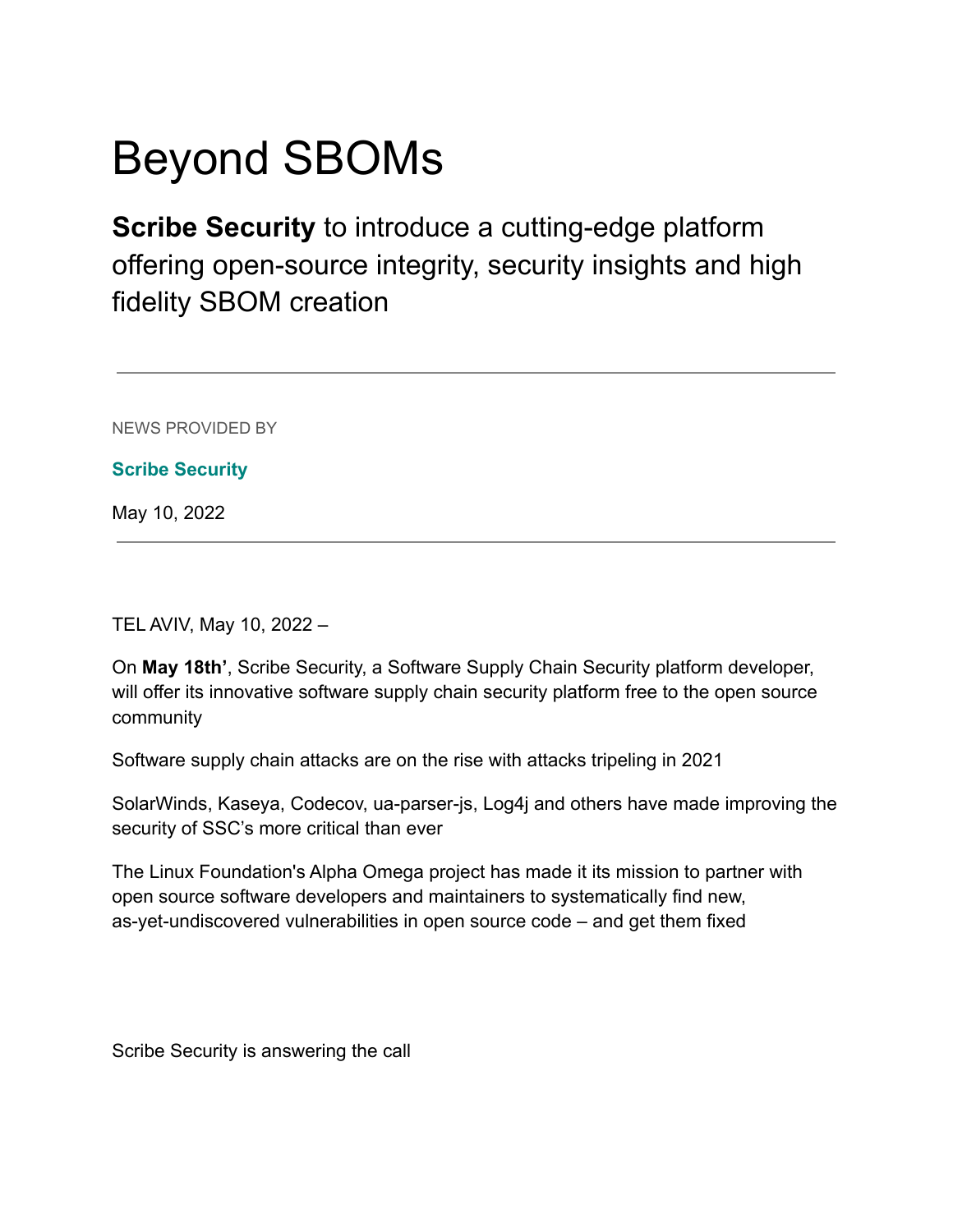The platform, developed with a shift left, developer first approach in mind, allow software teams, DevOps, security practitioners and others to achieve:

**Integrity** - For Node is projects and NPM open source packages (more to be added soon)

**Visibility** - High fidelity SBOM's down to the file level

The platform is run by a simple CLI interface and provides security insights in a web report. The proprietary algorithm tracks file hash values sampled at the repo and build stages to ensure no unexpected changes have taken place

| <b>Scribe</b>                                                                                                     |                |                  |                                                           |           |                                                                                                    |  |                   |
|-------------------------------------------------------------------------------------------------------------------|----------------|------------------|-----------------------------------------------------------|-----------|----------------------------------------------------------------------------------------------------|--|-------------------|
| my-ts-project:latest Mar 1, 2022 - 10:35<br><b>Sign-up for Early Access</b><br>Export SBOM<br>Get product updates |                |                  |                                                           |           |                                                                                                    |  |                   |
| 目<br><b>Source Code Validation</b>                                                                                |                |                  | Open Source Dependency Validation<br>ഝ                    | B         | CI Validation                                                                                      |  |                   |
| 220 files validated<br><b>0</b> 1 Suspicious file(s)<br>1 Repositories validated                                  |                |                  | Packages Validated<br>₾ 756<br><b>Base layer Verified</b> |           | <b>Coming Soon</b><br>Track files created during the build to<br>complete the integrity validation |  |                   |
| <b>Source Files Validated 221</b>                                                                                 |                |                  |                                                           |           | Q Search                                                                                           |  |                   |
| Repo                                                                                                              | Name           | Path             |                                                           | Timestamp | Hash                                                                                               |  | Integrity         |
| my-ts-project                                                                                                     | scm.json       | ./scm.json       |                                                           | 2/22/2022 | 0617afa01d <sup>[]</sup>                                                                           |  | <b>O</b> Modified |
| my-ts-project                                                                                                     | LICENSE        | ./LICENSE        |                                                           | 2/22/2022 |                                                                                                    |  | Validated         |
| my-ts-project                                                                                                     | jest.config.js | ./jest.config.js |                                                           | 2/22/2022 | bd70f8147c <sup></sup>                                                                             |  | Validated         |
| my-ts-project                                                                                                     | .eslintrc      | ./.eslintrc      |                                                           | 2/22/2022 |                                                                                                    |  | Validated         |

"Attackers today are experts in identifying hidden opportunities in the software's delivery life cycle. We protect against software supply chain attacks carried out by dependency manipulation, third-party software components, or during the code-delivery process,"

Scribe's CEO, Rubi Arbel

On May 17th experience the benefits of Scribe, safe and free!